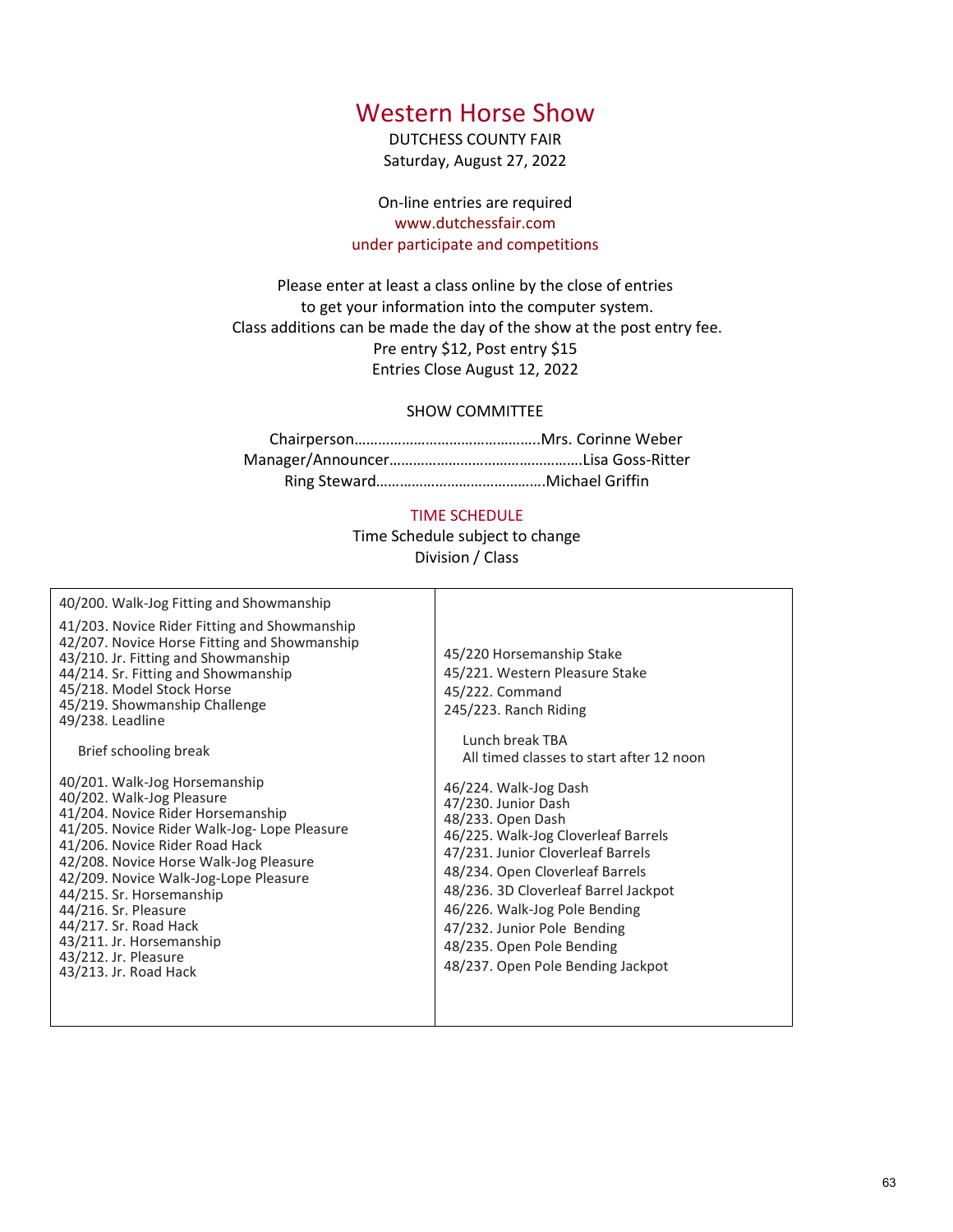# Western Horse Show Class list

# WALK-JOG DIVISION # 40 - Entry fee: \$12.00 per class.

Open to both Junior and Senior riders that have not shown at the lope. They may not compete in any other division other than Walk/Jog Timed Division, except for Model Stock Horse and Showmanship Challenge. Points for Walk-Jog Division Championship awarded on One Horse-One Rider combination, in all classes below. Western Horse Show Class list<br>
WALK-JOG DIVISION # 40 - Entry fee: \$12.00 per class.<br>
Open to both Junior and Senior riders that have not shown at the lope. They m<br>
division other than Walk/Jog Timed Division, except for M Western Horse Show Class list<br>
WALK-JOG DIVISION # 40 - Entry fee: \$12.00 per class.<br>
Open to both Junior and Senior riders that have not shown at the lope. They n<br>
division other than Walk/Jog Timed Division, except for M Western Horse Show Class list<br>
WALK-JOG DIVISION # 40 - Entry fee: \$12.00 per class.<br>
Open to both Junior and Senior riders that have not shown at the lope. They n<br>
division other than Walk/Jog Timed Division, except for M

- 
- 

# NOVICE RIDER DIVISION #41 - Entry fee: \$12.00 per class.

Open to both Junior and Senior Riders with less than three years show experience. They may not compete in any other division other than Beginner Timed Division, except for Model Stock Horse and Showmanship Challenge. . 203 .Novice Rider Fitting and Showmanship - Prize 204 .Novice Rider Horsemanship - 6 ribbons Western Horse Show Class list<br>
WALK-JOG DIVISION #40 - Entry fee: \$12.00 per class.<br>
Open to both Junior and Senior riders that have not shown at the lope. They division other than Walk/Jog Timed Division, except for Model Western Horse Show Class list<br>
WALK-JOG DIVISION #40 - Entry fee: \$12.00 per class.<br>
Open to both Junior and Senior riders that have not shown at the lope. They division other than Walk/Jog Timed Division, except for Model Wolk-Jog Division Championship awarded on One Horse-One Rider combination, in all<br>
200. Walk-Jog Fitting and Showmanship - 6 ribbons<br>
201. Walk-Jog Horsemanship - 6 ribbons<br>
202. Walk-Jog Horsemanship - 6 ribbons<br>
202. Wal 1200. Walk-Jog Fitting and Showmanship - 6 ribbons<br>
201. Walk-Jog Fitting and Showmanship - 6 ribbons<br>
202. Walk-Jog Florsemanship - 6 ribbons<br>
202. Walk-Jog Pleasure - 6 ribbons<br>
202. Walk-Jog Pleasure - 6 ribbons<br>
202. W 200. Walk-Jog Fitting and Showmanship - 6 ribbons<br>201. Walk-Jog Horsemanship - 6 ribbons<br>202. Walk-Jog Pleasure - 6 ribbons<br>202. Walk-Jog Pleasure - 6 ribbons.<br>NOVICE RIDER DIVISION #41 - Entry fee: \$12.00 per class.<br>200. pother division other than Beginner Timed Division, except for Model Stock Horder division other than Beginner Timed Division, except for Model Stock Horder 203 .Novice Rider Horsemanship - 6 ribbons<br>205 .Novice Rider Hors 203. Novice Rider Fitting and Showmanship - Prize<br>
203. Novice Rider Fitting and Showmanship - Prize<br>
204. Novice Rider Horsemanship - 6 ribbons<br>
205. Novice Rider Pleasure - 6 ribbons<br>
205. Novice Rider Pleasure - 6 ribbo

# NOVICE HORSE DIVISION # 42 - Entry fee: \$12.00 per class.

Open to all horses with less than two years show experience. They may not compete in any other division other than Beginner Timed Division, except for Model Stock Horse and Showmanship Challenge.

- 
- 
- 

# JUNIOR DIVISION #43 - Entry fees: \$ 12.00 per class.

Riders to be 18 years and under as of January 1 in year of show. Money classes pay 1st - \$50.00 2nd - \$25.00 3rd - \$15.00 4th - \$10.00. Money classes must have 5 entries to fill or they will become sweepstakes. 2008. Novice Rider Horsemanship - 6 ribbons<br>
2014. Novice Rider Horsemanship - 6 ribbons<br>
2015. Novice Rider Pleasure - 6 ribbons<br>
2016. Novice Rider Road Hack - Prize<br>
2016. Novice Rider Road Hack - Prize<br>
2016. Novice Ho 20. Novice Rider Pleasure - 6 ribbons<br>205. Novice Rider Pleasure - 6 ribbons<br>206. Novice Rider Road Hack - Prize<br>NOVICE HORSE DIVISION # 42 - Entry fee: \$12.00 per class.<br>201. Novice Horse swith less than two years show ex 208. Novice Horse Pleasure Walk-log- 6 ribbons<br>209. Novice Horse Pleasure Walk-log-Lope — Prize<br>
100100 RDVISION #43 - Entry fees: \$12.00 per class.<br>
Riders to be 18 years and under as of January 1 in year of show. Money c

- 
- 

# SENIOR DIVISION # 44 - Entry fees: \$ 12.00 per class.

Riders to be 19 years and over as of January 1 in the year of show. Money classes pay 1st - \$50.00 2nd - \$25.00 3rd - \$15.00 4th - \$10.00. Money classes must have 5 entries to fill or they will become sweepstakes. Open to all horses with less than two years show experience. They may not complement Trimed Division, except for Model Stock Horse and Showmanship 207. Novice Horse Pleasure Walk-Jog - 6 ribbons<br>209. Novice Horse Pleasure than Beginner Timed Division, except for Model Stock Horse and Showmanship<br>202. Novice Horse Fitting and Showmanship - Prize<br>208. Novice Horse Pleasure Walk-Jog - 6 ribbons<br>209. Novice Horse Pleasure Walk-Jog- 6 ribbons<br>20 207. Novice Horse Fitting and Showmanship - Prize<br>208. Novice Horse Pleasure Walk-Jog - 6 ribbons<br>209. Novice Horse Pleasure Walk-Jog-Lope – Prize<br>209. Novice Horse Pleasure Walk-Jog-Lope – Prize<br>101000 DIVISION #43 - Entr

- 
-